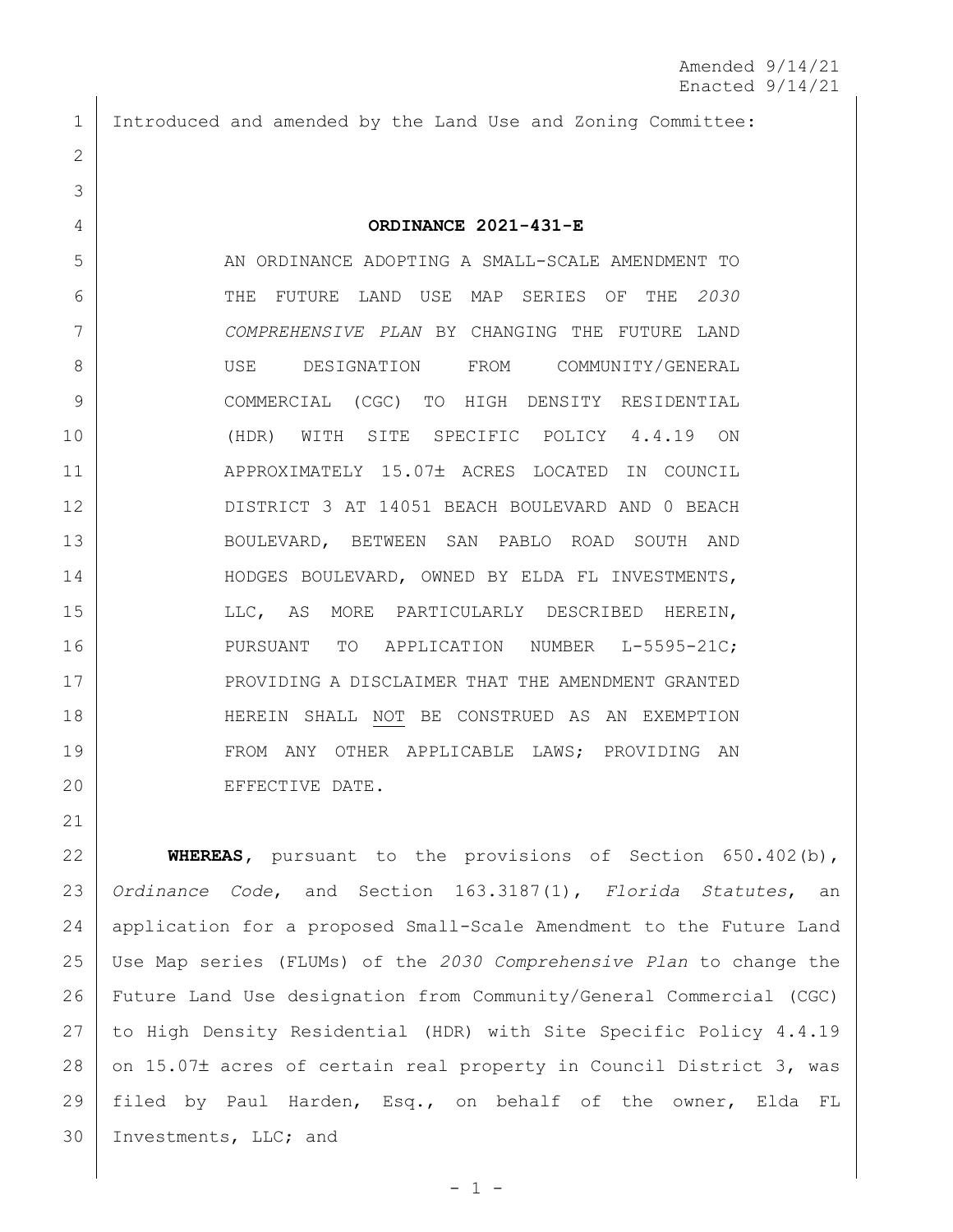**WHEREAS,** the Planning and Development Department reviewed the 2 | proposed revision and application and has prepared a written report and rendered an advisory recommendation to the City Council with respect to the proposed amendment; and

 **WHEREAS,** the Planning Commission, acting as the Local Planning Agency (LPA), held a public hearing on this proposed amendment, with due public notice having been provided, reviewed and considered comments received during the public hearing and made its 9 recommendation to the City Council; and

 **WHEREAS,** the Land Use and Zoning (LUZ) Committee of the City Council held a public hearing on this proposed amendment to the *2030 Comprehensive Plan*, pursuant to Chapter 650, Part 4, *Ordinance Code*, considered all written and oral comments received during the public 14 hearing, and has made its recommendation to the City Council; and

**WHEREAS,** the City Council held a public hearing on this proposed amendment, with public notice having been provided, pursuant to Section 163.3187, *Florida Statutes* and Chapter 650, Part 4, *Ordinance Code,* and considered all oral and written comments received during public hearings, including the data and analysis portions of this proposed amendment to the *2030 Comprehensive Plan* and the 21 | recommendations of the Planning and Development Department, the 22 Planning Commission and the LUZ Committee; and

 **WHEREAS,** in the exercise of its authority, the City Council has determined it necessary and desirable to adopt this proposed amendment to the *2030 Comprehensive Plan* to preserve and enhance present 26 advantages, encourage the most appropriate use of land, water, and resources consistent with the public interest, overcome present deficiencies, and deal effectively with future problems which may result from the use and development of land within the City of Jacksonville; now, therefore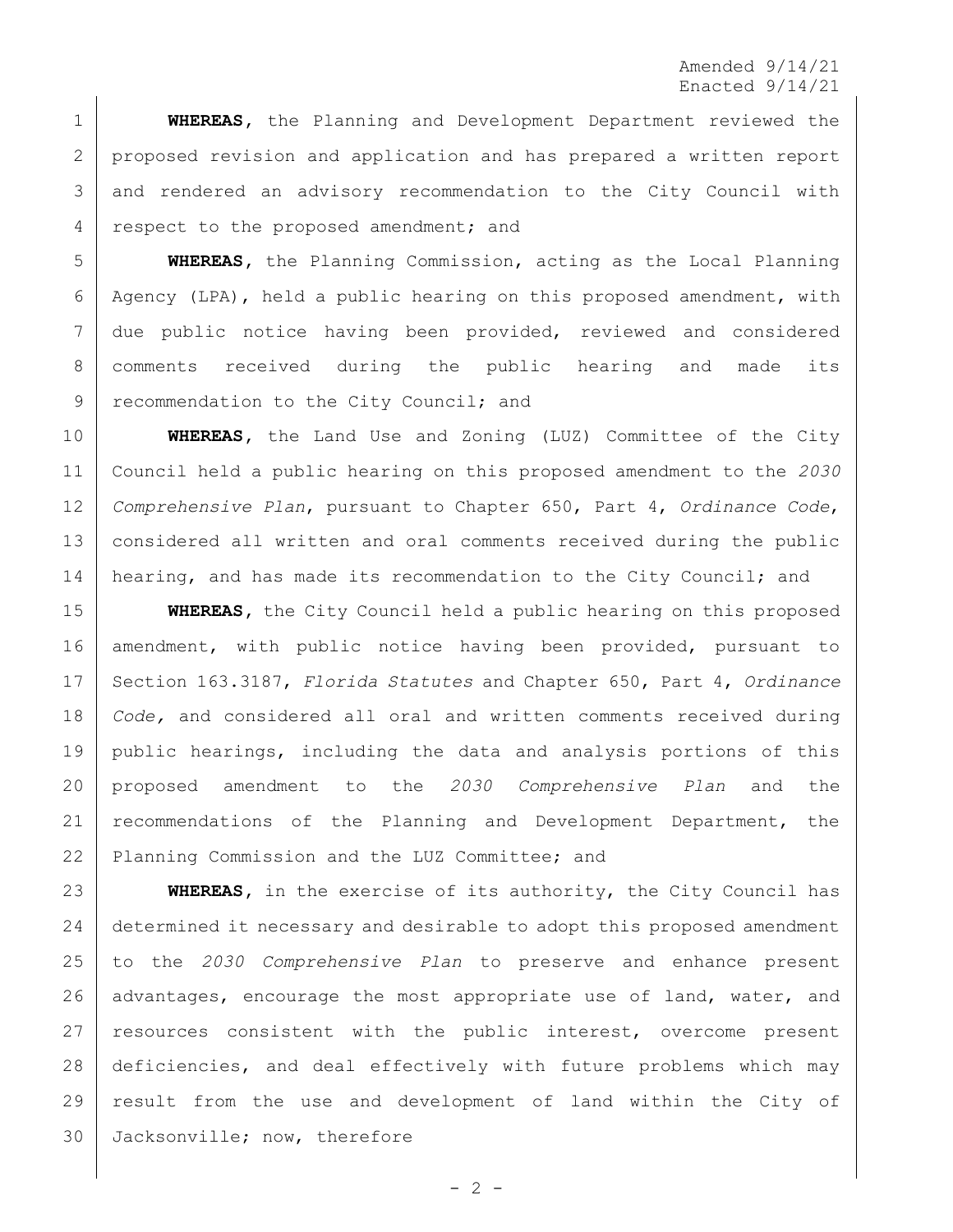**BE IT ORDAINED** by the Council of the City of Jacksonville: **Section 1. Purpose and Intent.** This Ordinance is adopted to carry out the purpose and intent of, and exercise the authority 4 set out in, the Community Planning Act, Sections 163.3161 through 163.3248, *Florida Statutes*, and Chapter 166, *Florida Statutes*, as amended.

 **Section 2. Subject Property Location and Description.** The 8 | approximately 15.07± acres (R.E. No. 167115-5005, 167115-5010 and 167115-5030) are located in Council District 3, at 14051 Beach 10 | Boulevard and 0 Beach Boulevard, between San Pablo Road South and Hodges Boulevard, as more particularly described in **Exhibit 1**, dated June 22, 2021, and graphically depicted in **Exhibit 2**, both **attached hereto** and incorporated herein by this reference (Subject Property).

 **Section 3. Owner and Applicant Description.** The Subject Property is owned by Elda FL Investments, LLC. The applicant is Paul Harden, Esq., 1431 Riverplace Boulevard, Suite 901, Jacksonville, Florida 32207; (904) 396-5731.

 **Section 4. Adoption of Small-Scale Land Use Amendment.** The City Council hereby adopts a proposed Small-Scale revision to the Future Land Use Map series of the *2030 Comprehensive Plan* by changing the Future Land Use Map designation from Community/General Commercial (CGC) to High Density Residential (HDR) with Site Specific Policy 4.4.19, pursuant to Application Number L-5595-21C.

 **Section 5. Applicability, Effect and Legal Status.** The applicability and effect of the *2030 Comprehensive Plan*, as herein 26 | amended, shall be as provided in the Community Planning Act, Sections 163.3161 through 163.3248, *Florida Statutes*, and this Ordinance. All development undertaken by, and all actions taken in regard to development orders by governmental agencies in regard to land which is subject to the *2030 Comprehensive Plan*, as herein amended, shall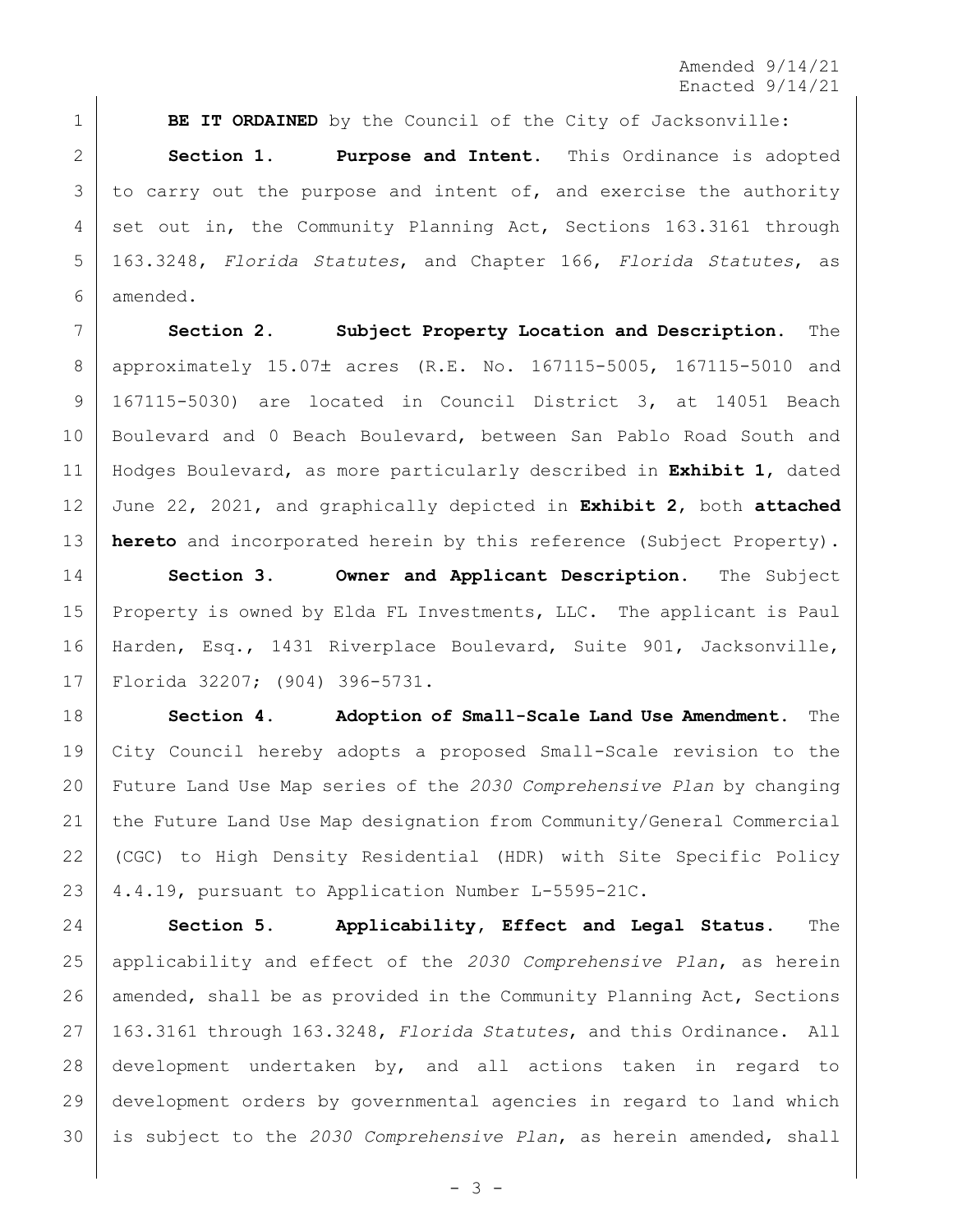1 be consistent therewith as of the effective date of this amendment 2 to the plan.

 **Section 6. Site Specific Policy.** The City Council hereby transmits FLUE Policy 4.4.19, dated August 9, 2021, **attached hereto** as **Revised Exhibit 3**.

## **Section 7. Effective date of this Plan Amendment.**

 (a) If the amendment meets the criteria of Section 163.3187, *Florida Statutes*, as amended, and is not challenged, the effective date of this plan amendment shall be thirty-one (31) days after adoption.

 (b) If challenged within thirty (30) days after adoption, the plan amendment shall not become effective until the state land planning agency or the Administration Commission, respectively, issues a final order determining the adopted Small-Scale Amendment to be in compliance.

 **Section 8. Disclaimer.** The amendment granted herein shall **not** be construed as an exemption from any other applicable local, 18 | state, or federal laws, regulations, requirements, permits or approvals. All other applicable local, state or federal permits or approvals shall be obtained before commencement of the development 21 or use and issuance of this amendment is based upon acknowledgement, 22 representation and confirmation made by the applicant(s), owner(s), developer(s) and/or any authorized agent(s) or designee(s) that the 24 subject business, development and/or use will be operated in strict compliance with all laws. Issuance of this amendment does **not** approve, promote or condone any practice or act that is prohibited or 27 restricted by any federal, state or local laws.

 **Section 9. Effective Date.** This Ordinance shall become effective upon signature by the Mayor or upon becoming effective without the Mayor's signature.

 $- 4 -$